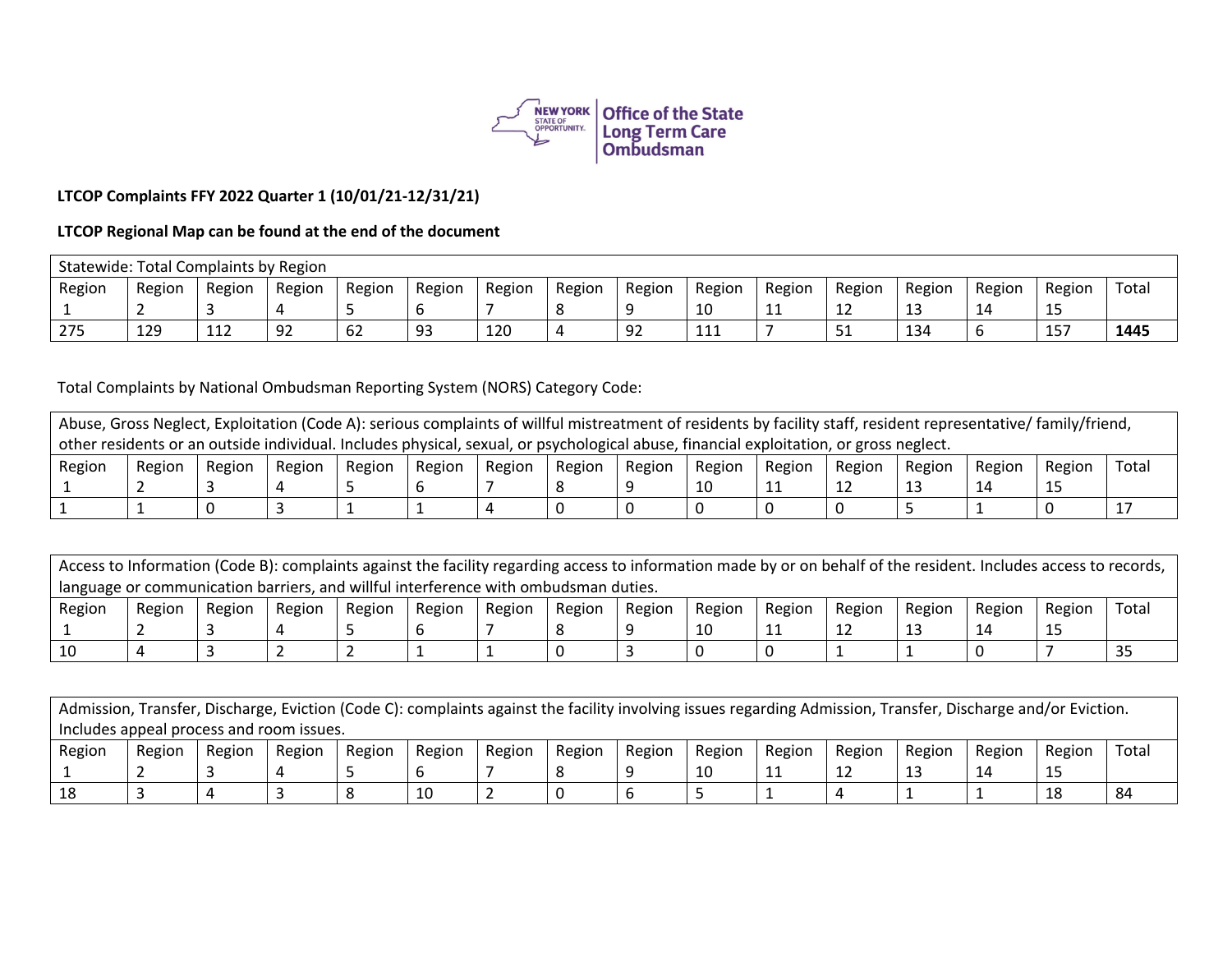| Autonomy, Choice, Rights (Code D): complaints involving facility staff failure to honor and promote a resident's right or preferences. Includes choice of health        |
|-------------------------------------------------------------------------------------------------------------------------------------------------------------------------|
| care, living in less restrictive setting, dignity and respect, privacy, response to complaints, retaliation, visitors, resident or family council participation, or any |
| other rights and preferences.                                                                                                                                           |

| Region | Region             | Region      | Region   | Region | Region | Region | Region | Region          | Region  | Region | Region | Region | Region | Region                     | Total |
|--------|--------------------|-------------|----------|--------|--------|--------|--------|-----------------|---------|--------|--------|--------|--------|----------------------------|-------|
|        |                    |             |          |        |        |        |        |                 | ∸       |        | ---    | --     |        | --                         |       |
| $- -$  | $\sim$ $\sim$<br>ت | $\sim$<br>ت | ാറ<br>∠∪ | 16     | ᅩ∪     |        |        | <b>AF</b><br>-- | ንር<br>້ |        |        | ∸      |        | $\sim$ $\sim$<br><u>__</u> | 282   |

Financial, Property (Code E): complaints involving facility staff mismanagement of residents' funds and property or billing problems. Includes incorrect billing and charges and loss or mismanagement of personal property. Region 1 Region 2 Region 3 Region 4 Region 5 Region 6 Region 7 Region 8 Region 9 Region 10 Region 11 Region 12 Region 13 Region 14 Region 15 Total 16 |14 |12 |3 |3 |4 |8 |0 |5 |11 |0 |2 |4 |1 |15 |98

Care (Code F): complaints involving facility staff failure to provide care including, poor quality care, planning and delivery. Includes accidents and falls, response to requests for assistance, care planning, medications, personal hygiene, access to health-related services, symptoms unattended, incontinence care, assistive devices or equipment, rehabilitation services physical restraints, chemical restraints, and infection control.

| Region | Region | Region | Region        | Region | Region | Region | Region | Region | Region | Region | Region    | Region | Region | Region | Totai |
|--------|--------|--------|---------------|--------|--------|--------|--------|--------|--------|--------|-----------|--------|--------|--------|-------|
|        |        |        |               |        |        |        |        |        | ⊥∪     | .      | <u>+4</u> | --     | ∸      | --     |       |
| -69    | 28     | 24     | $\sim$<br>-26 | 24     | 36     | --     |        | 40     | 42     |        |           | 44     |        | ັ      | 450   |

Activities, Community Integration and Social Services (Code G): complaints involving activities, community integration or social services. Includes lack of choice of activities, transportation, conflict resolution between residents, and lack social services.

| Region | Region | Region | Region | Region | Region | Region | Region | Region | Region | Region | Region       | Region | Region    | Region | Total |
|--------|--------|--------|--------|--------|--------|--------|--------|--------|--------|--------|--------------|--------|-----------|--------|-------|
|        |        |        |        |        |        |        |        |        | ΠO     | . .    | $\sim$<br>-- | --     | <b>14</b> | --     |       |
|        | . .    | . .    | --     |        |        |        |        |        |        |        |              |        |           |        | ۹ı    |

Dietary (Code H): complaints regarding food service, assistance. Includes choice, quantity and quality of food, assistance with dining or ensuring hydration, and therapeutic or special diets.

| Region | Region | Region | Region | Region | Region | Region | Region | Region | Region | Region | Region | Region     | Region          | Region | Total |
|--------|--------|--------|--------|--------|--------|--------|--------|--------|--------|--------|--------|------------|-----------------|--------|-------|
|        |        |        |        |        |        |        |        |        | ⊥∪     | .      | ---    | <b>. .</b> | <u>. на стр</u> | --     |       |
| ᅩ      |        |        |        |        |        |        |        |        |        |        |        |            |                 |        |       |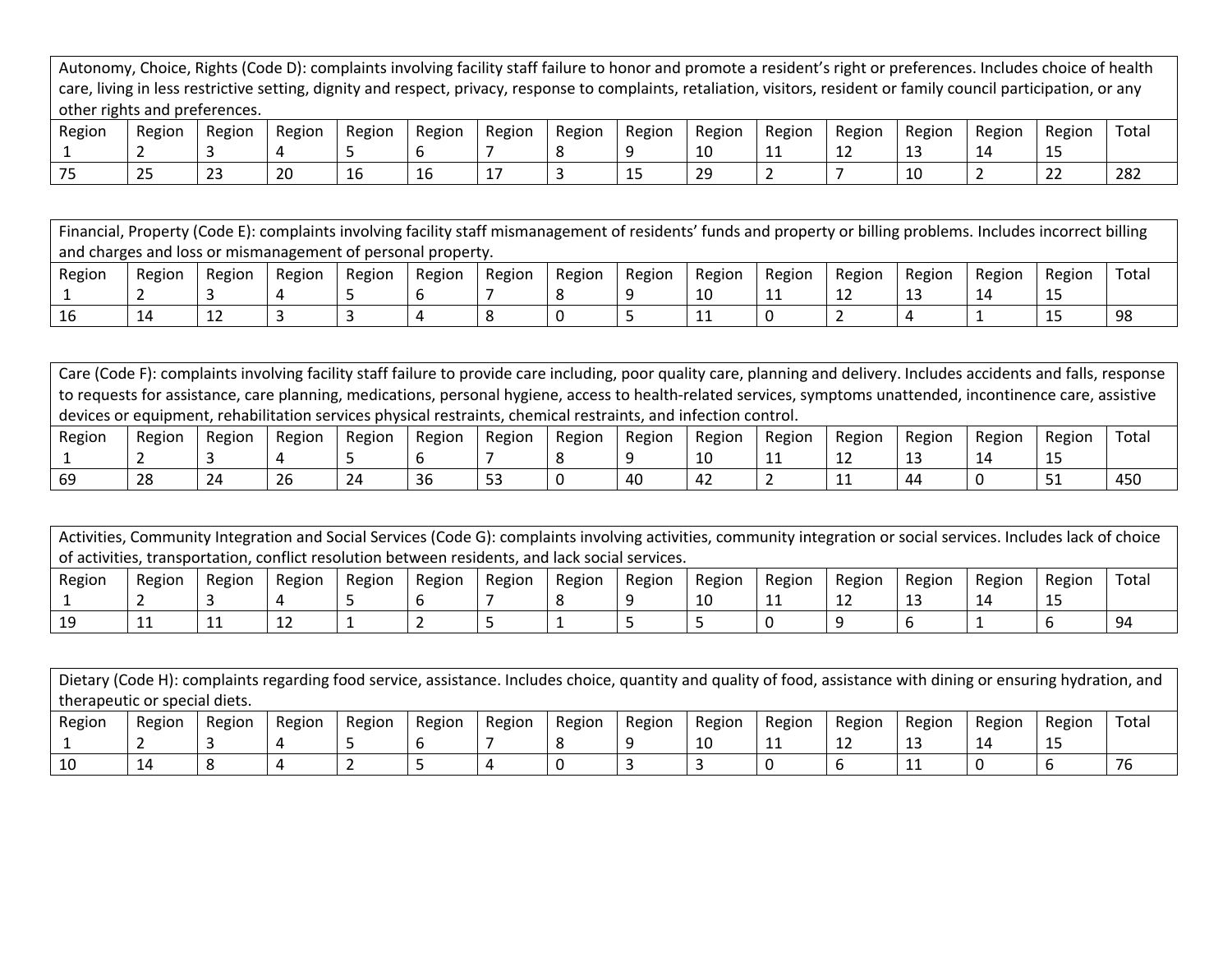|                                                                                                                                                          |        |        |        |        |        |        |        |        |        |        |        |        | Environment (Code I): complaints involving the physical environment of the facility, including the resident's space. Includes room or water temperatures, |        |       |
|----------------------------------------------------------------------------------------------------------------------------------------------------------|--------|--------|--------|--------|--------|--------|--------|--------|--------|--------|--------|--------|-----------------------------------------------------------------------------------------------------------------------------------------------------------|--------|-------|
| ventilation concerns, building structure, supplies, storage, furnishings, building and grounds accessibility, housekeeping, laundry, and pest abatement. |        |        |        |        |        |        |        |        |        |        |        |        |                                                                                                                                                           |        |       |
| Region                                                                                                                                                   | Region | Region | Region | Region | Region | Region | Region | Region | Region | Region | Region | Region | Region                                                                                                                                                    | Region | Total |
|                                                                                                                                                          |        |        |        |        |        |        |        |        |        |        |        |        |                                                                                                                                                           |        |       |
|                                                                                                                                                          | 10     |        |        |        |        |        |        | 4      |        |        |        |        |                                                                                                                                                           |        |       |

| Facility Policies, Procedures and Practices (Code J): complaints regarding acts of commission or omission by facility leadership/owners including: administrators, |        |        |        |                                                                                             |        |        |        |        |        |        |        |        |        |        |       |
|--------------------------------------------------------------------------------------------------------------------------------------------------------------------|--------|--------|--------|---------------------------------------------------------------------------------------------|--------|--------|--------|--------|--------|--------|--------|--------|--------|--------|-------|
|                                                                                                                                                                    |        |        |        | resident managers, etc. Includes administrative oversight, fiscal management, and staffing. |        |        |        |        |        |        |        |        |        |        |       |
| Region                                                                                                                                                             | Region | Region | Region | Region                                                                                      | Region | Region | Region | Region | Region | Region | Region | Region | Region | Region | Total |
|                                                                                                                                                                    |        |        |        |                                                                                             |        |        |        |        | 10     | 11     |        |        | 14     |        |       |
| 18                                                                                                                                                                 | 13     | ᆠ      |        |                                                                                             |        |        |        |        |        |        |        |        |        |        | 116   |

|        | Complaints about an Outside Agency (non-facility) (Code K): complaints involving decisions, policies, actions or inactions by the programs and agencies listed |        |        |        |        |        |        |        |        |        |        |        |        |        |       |
|--------|----------------------------------------------------------------------------------------------------------------------------------------------------------------|--------|--------|--------|--------|--------|--------|--------|--------|--------|--------|--------|--------|--------|-------|
|        | below; including private and public benefits. Includes regulatory/licensing agency, Medicaid, Managed care, Medicare, Veteran's Affairs, or private insurance. |        |        |        |        |        |        |        |        |        |        |        |        |        |       |
| Region | Region                                                                                                                                                         | Region | Region | Region | Region | Region | Region | Region | Region | Region | Region | Region | Region | Region | Total |
|        |                                                                                                                                                                |        |        |        |        |        |        |        |        |        | ᅩᅩ     |        |        |        |       |
|        |                                                                                                                                                                |        |        |        |        |        |        |        |        |        |        |        |        |        |       |

|                                                                                                                    | System: Others (non-facility) (Code L): complaints including resident representative or family conflict which interferes with resident decision making, |        |        |        |        |        |        |               |        |        |        |        |        |        |       |
|--------------------------------------------------------------------------------------------------------------------|---------------------------------------------------------------------------------------------------------------------------------------------------------|--------|--------|--------|--------|--------|--------|---------------|--------|--------|--------|--------|--------|--------|-------|
| complaints regarding services from an outside provider, barriers to requests to transition to a community setting. |                                                                                                                                                         |        |        |        |        |        |        |               |        |        |        |        |        |        |       |
| Region                                                                                                             | Region                                                                                                                                                  | Region | Region | Region | Region | Region | Region | <b>Region</b> | Region | Region | Region | Region | Region | Region | Total |
|                                                                                                                    |                                                                                                                                                         |        |        |        |        |        |        |               |        | ᆠ      | ᆠ      |        |        |        |       |
|                                                                                                                    |                                                                                                                                                         |        |        |        | ᆂᆂ     |        |        |               |        |        |        |        |        |        |       |